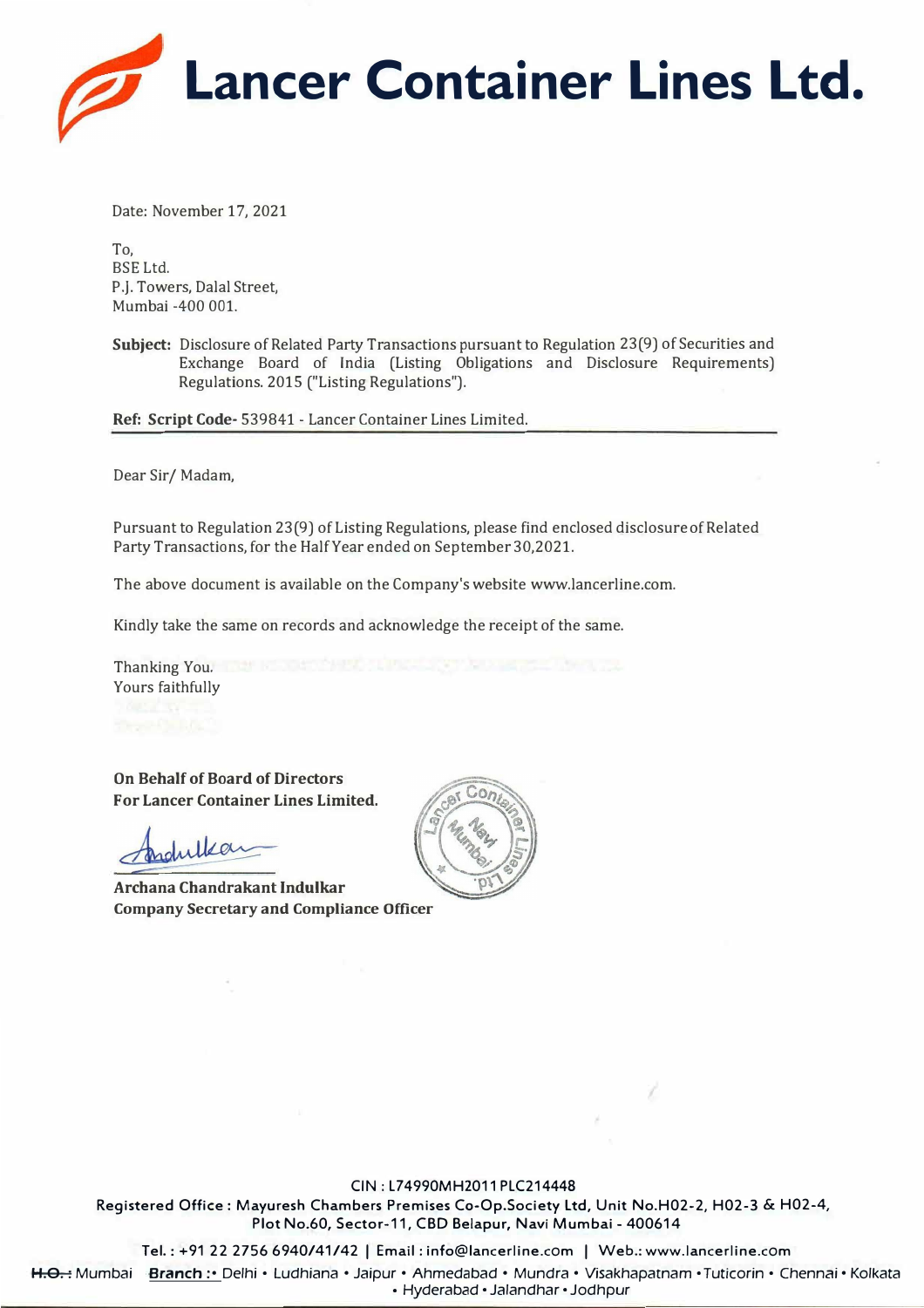# **Lancer Container Lines Ltd.**

Standalone Related Party Transaction for the Q2 and Half Year ended September 30, 2021.

# **A. Disclosure of Related Party Transactions. 1.4.2021 to 30.09.2021**

|         |                                          |                                                            | (Amt. in Rs.)            |  |
|---------|------------------------------------------|------------------------------------------------------------|--------------------------|--|
| Sr. No. | Particulars.                             | <b>Relationship</b>                                        | <b>Remuneration Paid</b> |  |
| 1.      | Mr. Abdul Khalik Chataiwala,             | <b>Executive Chairman</b><br>& Managing<br>Director        | 45,00,000                |  |
| 2.      | Mr. Fauzan Abdul Khalik Chataiwala *     | <b>Senior Manager</b>                                      | 9,00,000                 |  |
| 3.      | Mr. Praful Jain                          | <b>Executive Director</b>                                  | 10,45,800                |  |
| 4.      | Mr. Amol Mohan Shirke                    | <b>Executive Director</b>                                  | 9,87,720                 |  |
| 5.      | Mr. Sadik Jafar Thange (upto 15.06.2021) | <b>Company Secretary</b><br>& Compliance<br><b>Officer</b> | 1,25,000                 |  |
| 6.      | Mrs. Archana Indulkar (w.e.f 12.8.2021)  | <b>Company Secretary</b><br>& Compliance<br>Officer        | 65,800                   |  |
| 7.      | Mrs. Ranjana Sandeep Shinde              | <b>Chief Financial</b><br><b>Officer</b>                   | 8,73,300                 |  |
| 8.      | Mrs. Tarannum Chataiwala                 | <b>Employee</b>                                            | 7,50,000                 |  |
| 9.      | Mr. P.N Kutty                            | <b>Chief Executive</b><br>4,59,360<br><b>Officer</b>       |                          |  |
| 10.     | Zohra Chataiwala                         | Manager                                                    | 4,50,000                 |  |
|         | Total                                    | 1,01,56,980                                                |                          |  |

# **B. Other Related Party Transaction. (1.4.2021 TO 30.09.2021}**

|                                               |                                         |                                          |                                      | (Amt. in Rs.)               |
|-----------------------------------------------|-----------------------------------------|------------------------------------------|--------------------------------------|-----------------------------|
| <b>Particulars of</b>                         | <b>Party and Transactions Details</b>   |                                          |                                      |                             |
| <b>Transaction</b>                            | <b>Bulkliner Logistics Pvt.</b><br>Ltd. | <b>Abdul Khalik</b><br><b>Chataiwala</b> | <b>Tarannum</b><br><b>Chataiwala</b> | Fauzan<br><b>Chataiwala</b> |
| <b>Sales</b>                                  | 70,928                                  |                                          |                                      |                             |
| <b>Purchase</b>                               | 0                                       |                                          |                                      |                             |
| Rent Paid *                                   | 0                                       | 12,24,000                                | 7,80,000                             | 9,96,000                    |
| <b>Advances for</b><br><b>Supply of Goods</b> | 71,00,000                               |                                          |                                      |                             |
| <b>Total</b>                                  | 71,70,928                               | 12,24,000                                | 7,80,000                             | 9,96,000                    |

\* Notes: -

- 1. Mr. Fauzan Abdul Khalik Chataiwala is Son of Mr. Abdul Khalik Chataiwala, Executive Chairman & Managing Director.
- 2. Rent is paid to Mr. Abdul Khalik Chataiwala, Mrs. Tarannum Chataiwala and Mr. Fauzan Chataiwala for taking their Bunglow on Rent to be used as Guest House for the Compert
- 3. Mrs. Tarannum Chataiwala is Wife of Mr. Abdul Khalik Chataiwala, Executive Ch Managing Director.

# **CIN: l74990MH2011 PLC214448**

**Registered Office: Mayuresh Chambers Premises Co-Op.Society ltd, Unit No.H02-2, H02-3** & **H02-4, Plot No.60, Sector-11, CBD Belapur, Navi Mumbai - 400614** 

**Tel.: +91 22 2756 6940/41/42** I **Email: info@lancerline.com Web.: www.lancerline.com** 

**H.O. :** Mumbai **Branch : •** Delhi • Ludhiana • Jaipur • Ahmedabad • Mundra • Visakhapatnam • Tuticorin • Chennai • Kolkata

• Hyderabad • Jalandhar • Jodhpur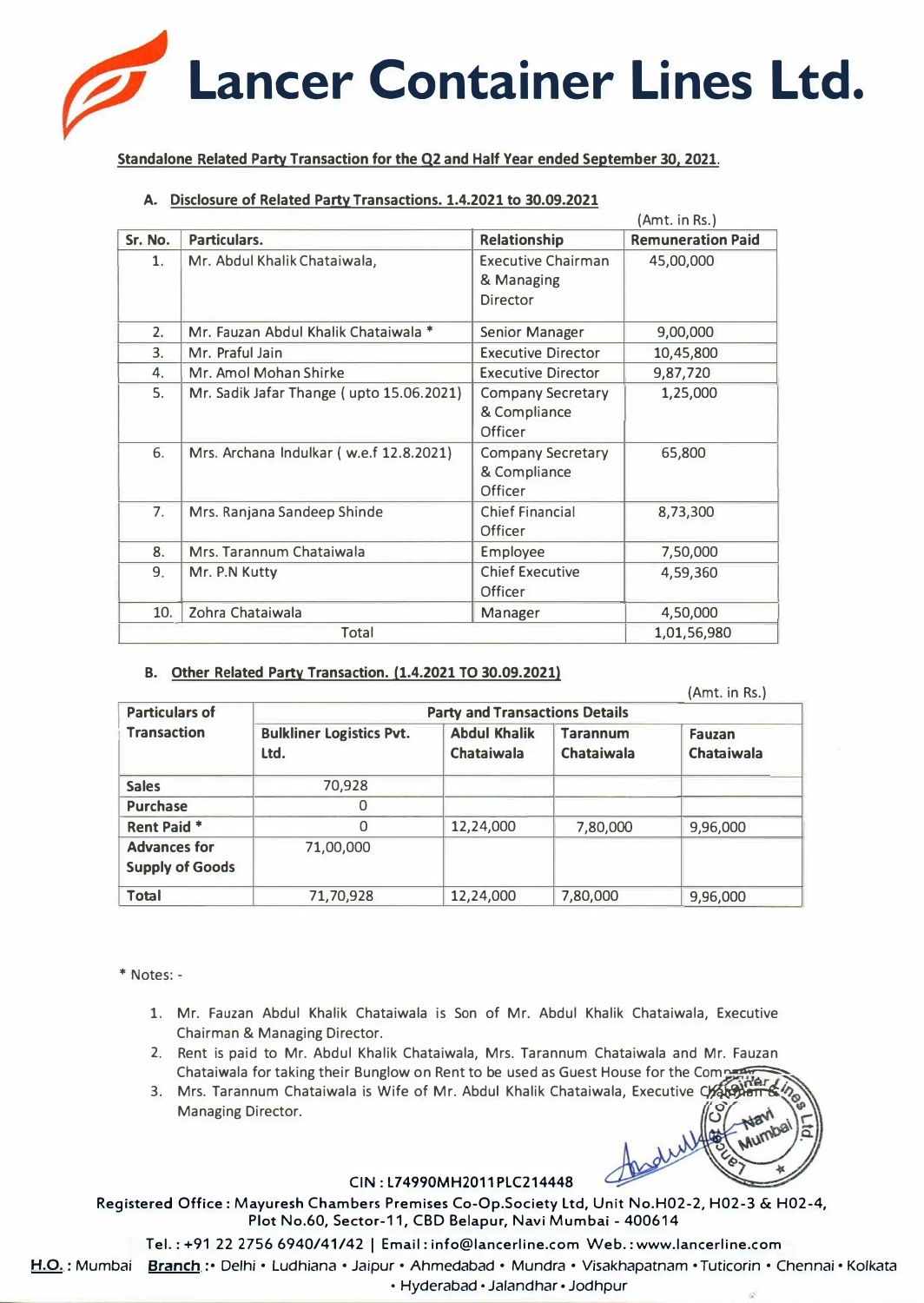

- 4. Ms Zahra Chataiwala is daughter of Mr. Abdul Khalik Chataiwala, Executive Chairman & Managing Director
- 5. Mr. Abdul Khalik Chataiwala is **Directors in Bulkliner Logistics Pvt. Ltd.**
- 6. The Amount of sales & purchase include the GST Amount.

### **C: Transactions with subsidiaries: - (1.4.2021 TO 30.09.2021)**

| <b>SI</b><br><b>No</b> | <b>Company Name</b>                         | Loans and<br><b>Advances</b> | <b>Sales</b>   | <b>Purchases</b> | Common<br>establishment<br><b>Exps</b> |
|------------------------|---------------------------------------------|------------------------------|----------------|------------------|----------------------------------------|
| 1                      | <b>KMS Maritime India Private Limited</b>   | <b>NIL</b>                   | 3, 17, 18, 343 | 1,87,524         | 120000                                 |
| 2                      | <b>LCM Projects Private Limited</b>         | <b>NIL</b>                   | 5,65,182       |                  | 120000                                 |
| 3                      | CIS Connect Global Logistics Private Ltd.   | <b>NIL</b>                   | 1,55,38,134    | 12,17,619        | 120000                                 |
| 4                      | Globe point Freight Forwarders Private Ltd. | <b>NIL</b>                   | <b>NIL</b>     | <b>NIL</b>       | <b>NIL</b>                             |
| 5                      | Worldwide Container Trading Pvt Ltd         | 11,60,878                    | 1,15,134       | 9617             | 300000                                 |
| 6                      | LANCIA SHIPPING LLC                         | 6,98,920                     |                |                  |                                        |
|                        | <b>TOTAL</b>                                | 18,59,818                    | 4,79,36,793    | 14, 14, 760      | 660000                                 |

1. The Amount of sales & purchase include the GST Amount.



**CIN: L74990MH2011 PLC214448**  Registered Office: Mayuresh Chambers Premises Co-Op.Society Ltd, Unit No.H02-2, H02-3 & H02-4, Plot No.60, Sector-11, CBD Belapur, Navi Mumbai - 400614 Tel.: +91 22 2756 6940/41/42 I Email: info@lancerline.com I Web.: www.lancerline.com H.O. : Mumbai Branch : • Delhi • Ludhiana • Jaipur • Ahmedabad • Mundra • Visakhapatnam • Tuticorin • Chennai • Kolkata

• Hyderabad• Jalandhar • Jodhpur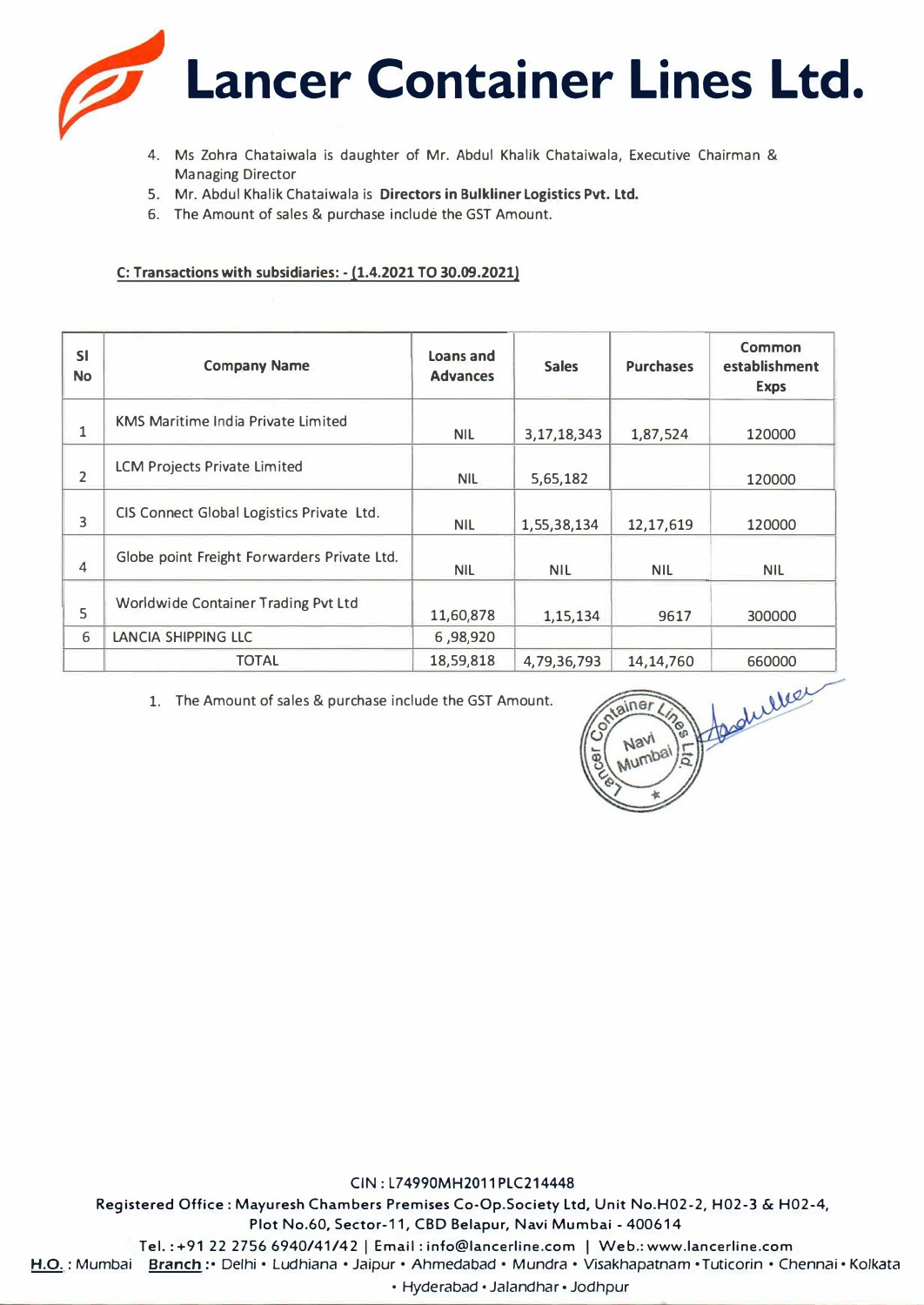

**Consolidated Related Party Transaction for the Q2 and Half Year ended September 30, 2021.** 

# **A. Disclosure of Related Party Transactions. 1.4.2021 to 30.09.2021**

#### **LANCER CONTAINER LINES LTD: -**

|         |                                             |                                                            | (Amt. in Rs.)            |
|---------|---------------------------------------------|------------------------------------------------------------|--------------------------|
| Sr. No. | Particulars.                                | Relationship                                               | <b>Remuneration Paid</b> |
| 1.      | Mr. Abdul Khalik Chataiwala,                | <b>Executive Chairman</b><br>& Managing<br><b>Director</b> | 45,00,000                |
| 2.      | Mr. Fauzan Abdul Khalik Chataiwala *        | Senior Manager                                             | 9,00,000                 |
| 3.      | Mr. Praful Jain                             | <b>Executive Director</b>                                  | 10,45,800                |
| 4.      | Mr. Amol Mohan Shirke                       | <b>Executive Director</b>                                  | 9,87,720                 |
| 5.      | Mr. Sadik Jafar Thange (upto<br>15.6.2021)  | <b>Company Secretary</b><br>& Compliance<br>Officer        | 1,25,000                 |
| 6.      | MrS. Archana Indulkar (w.e.f<br>12.08.2021) | <b>Company Secretary</b><br>& Compliance<br>Officer        | 65,800                   |
| 7.      | Mrs. Ranjana Sandeep Shinde                 | <b>Chief Financial</b><br>8,73,300<br>Officer              |                          |
| 8.      | Mrs. Tarannum Chataiwala                    | Employee                                                   | 7,50,000                 |
| 9.      | Mr. P.N Kutty                               | <b>Chief Executive</b><br><b>Officer</b>                   | 4,59,360                 |
| 10.     | Zohra Chataiwala                            | Manager                                                    | 4,50,000                 |
|         | <b>Total</b>                                | 1,01,56,980                                                |                          |

### **SUBSIDIARIES:-( 1.4.2021 TO 30.09.2021)**

| <b>SI</b><br><b>No</b> | <b>Company Name</b>                         | <b>Directors</b>          | <b>Remuneration Paid</b>                                  |
|------------------------|---------------------------------------------|---------------------------|-----------------------------------------------------------|
|                        |                                             | Shyam Lalwani             | <b>NIL</b>                                                |
| $\mathbf{1}$           | <b>KMS Maritime India Private Limited</b>   | Amol Mohan Shirke         | <b>NIL</b>                                                |
| $\overline{2}$         |                                             | Probodh Kumar<br>9,90,000 |                                                           |
|                        | <b>LCM Projects Private Limited</b>         | Amol Mohan Shirke         | <b>NIL</b>                                                |
| 3                      | CIS Connect Global Logistics Private Ltd.   | Shaiju Sasikumar          | 8,10,000                                                  |
|                        |                                             | Amol Mohan Shirke         | <b>NIL</b>                                                |
| $\overline{4}$         | Globe point Freight Forwarders Private Ltd. | Probodh Kumar             | <b>NIL</b><br><b>NIL</b><br>4,80,000<br>NIL.<br>22,80,000 |
|                        |                                             | Amol Mohan Shirke         |                                                           |
| 5                      | Worldwide Container Trading Pvt Ltd         | Heena Shaikh              |                                                           |
|                        |                                             | Praful Jain               |                                                           |
|                        | <b>TOTAL</b>                                |                           |                                                           |



#### CIN: L74990MH2011 PLC214448

Registered Office: Mayuresh Chambers Premises Co-Op.Society Ltd, Unit No.H02-2, H02-3 & H02-4, Plot No.60, Sector-11, CBD Belapur, Navi Mumbai - 400614

Tel.: +91 22 2756 6940/41/42 | Email: info@lancerline.com | Web.: www.lancerline.com

H.O.: Mumbai Branch: • Delhi • Ludhiana • Jaipur • Ahmedabad • Mundra • Visakhapatnam • Tuticorin • Chennai • Kolkata

• Hyderabad• Jalandhar • Jodhpur